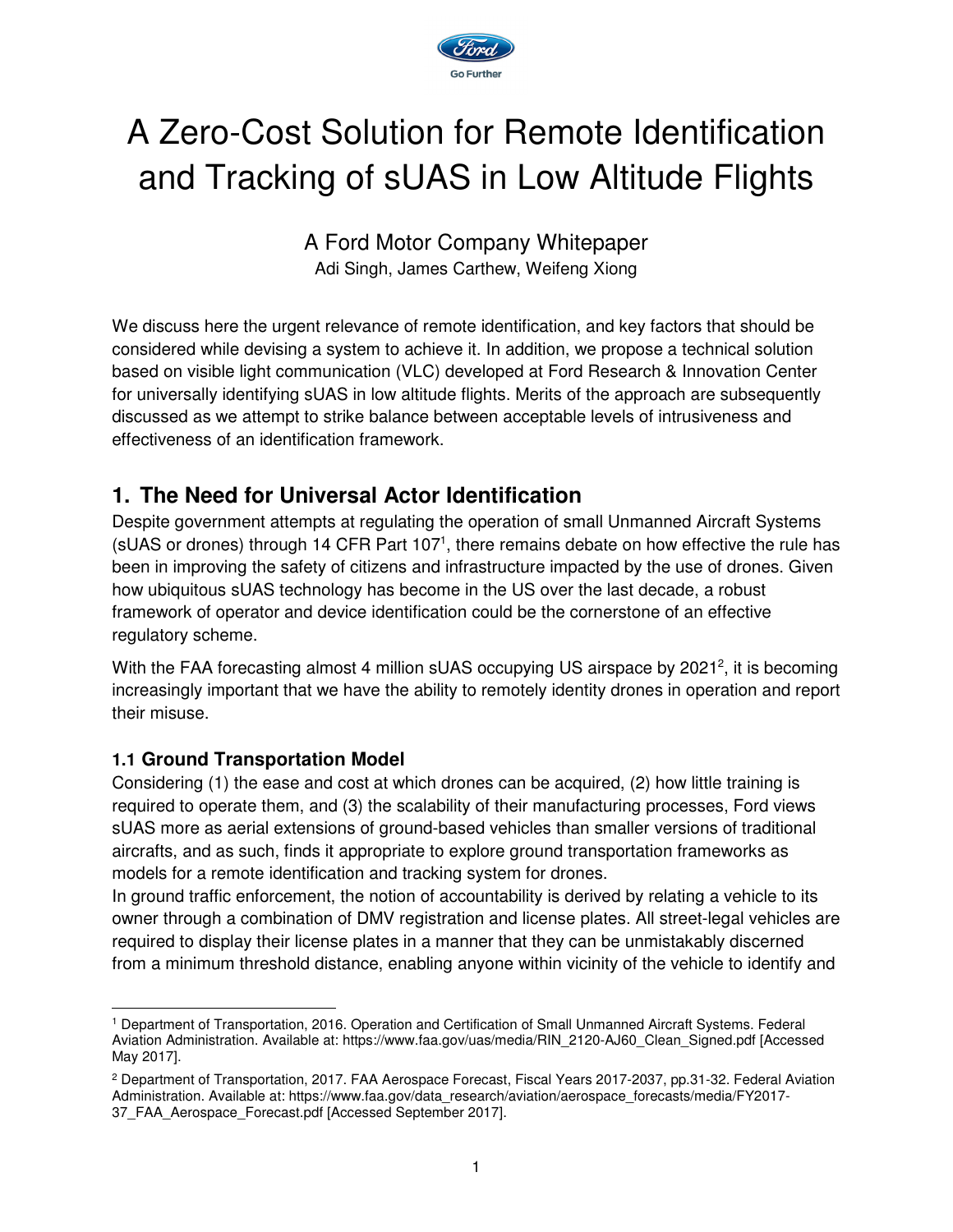

report it to law enforcement. Officials with relevant clearance can then access DMV databases to trace the corresponding vehicle's registration, and obtain the details of the person responsible for operating the vehicle.

#### **1.2 Analogous Criterion for Drones**

This model produces two salient implications central to traffic safety:

- 1. the possibility of being tracked down by authorities once the vehicle's *publicly visible* license plate has been noted deters drivers from breaking the law, and
- 2. the ability of any and all civilians to note and report a vehicle's license plate assuages public anxiety over rogue operations.

There is comfort knowing that violations of one's safety would not go without the offender being held accountable; an idea that is enabled by universal identification and should be inherent to any version of sUAS ID and tracking.

Thus, a system parallel to road vehicles that combines a registration database with publicly discernible "license plates" can be effective in not only tracking the operations of sUAS, but also in addressing concomitant issues like social acceptance and hit-and-run scenarios. The underlying element in both being a method that allows anyone – law enforcement and civilians alike – within reasonable range of a drone to obtain its identifier without needing special equipment<sup>3</sup>.

It should be clarified here that the nature of drone flights – their remoteness of operation, their much smaller footprint, their agility in 3D space – precludes the use of a conventional license plate system for identification and tracking. Therefore, the precise technical solution suitable for remote identification of sUAS will undoubtedly be different from what is used for ground-based transportation, but the guiding principles of the solution to achieve it ought still be equivalent across both domains.

## **2. The Interests of Operators**

While the need for remote identification is imminent, and Ford supports the sentiment behind sUAS tracking, the approach to achieve it must take measures to safeguard the interests of operators.

#### **2.1 Operator Privacy**

For a tracking solution to be compelling and successful, it should never convey the impression of requiring owners to plug their devices into an authoritarian system which constantly monitors every detail of their operation, as ordinary network-based passive logging setups would. Public misgivings about mass surveillance have shown to fuel distrust in government efforts, lead to

<sup>-</sup> $3$  With over 77% Americans now owning a smartphone (Pew Research Center, 2017), it is fair to argue that these devices are not "special equipment", but rather, common tools of everyday life, especially when their use does not rely on any aftermarket accessories.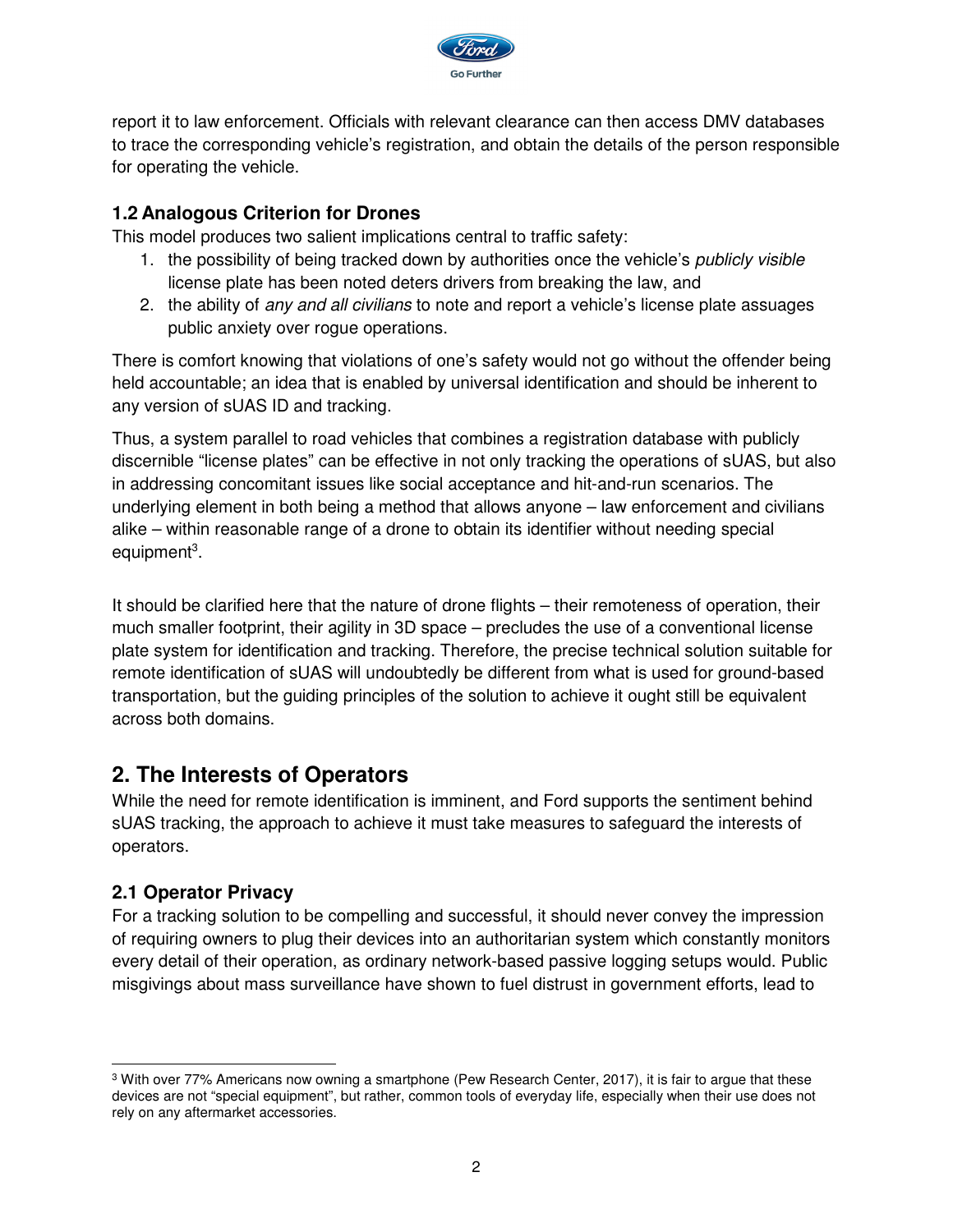

widespread reduction in use of a technology, and encourage end-users to find loopholes that protect their privacy<sup>4</sup>.

An effective ID and tracking system should discourage only the misuse of a technology, not its legitimate use. We should be cautious of an overregulated system that does not protect the interests of sUAS users, as it could discourage mass compliance with identification requirements.

#### **2.2 Operator Safety**

Furthermore, universal identification of devices should not be conflated with universal determination of the owners' personal details. Only authorized government agencies should be able to retrieve an operator's contact information based on a given device's identifier. Private information of owners and operators should not be available to the public without a traceable process that first evaluates the need to access such data.

This would prevent situations where citizens concerned about drone flights – justifiably or otherwise – take matters into their own hands, and directly confront a drone operator without proper mediation by law enforcement; an unnecessary and potentially unsafe scenario for all involved parties.

## **3. A Localized Software Framework with Tiered Information Access**

A practical solution must thus strike a healthy balance between identifying sUAS and protecting their operators' interests. We believe a localized visual range system with tiered access to personally identifiable information (PII) achieves the aforementioned policy objectives. The following sections analyze the features of one such system implemented by Ford, which uses the anti-collision lights on a drone to broadcast its unique 10-digit FAA registration number as visually discernable serialized blinks. A technical overview of the solution is presented in Appendix A.

#### **3.1 Backward Compatible Software**

An approach that relays information through existing components saves on the already limited space onboard a sUAS, and continues to maintain flight time, battery life and weight distribution characteristics of the equipment. System performance is not compromised as signal modulation for controlling LED blinks is a trivial software task, and operators need not worry about diverting any serious resources from their processor to fulfill legal requirements. Besides, such concepts do not require the installation of supplementary identification accessories, saving sUAS owners from being cost disadvantaged for compliance with the framework.

Furthermore, a solution based entirely on software updates greatly eases distribution. Ford's implementation can be shared as a free open-source library that could function as either (1) a stand-alone GPIO controller for OEMs to add to their proprietary software, or (2) an integration

<sup>-</sup>4 A 2015 study by Pew Research Center found that public disclosure of the PRISM program was followed by 34% of respondents taking steps to hide or shield their information from the government (Americans' Privacy Strategies Post-Snowden, 2015).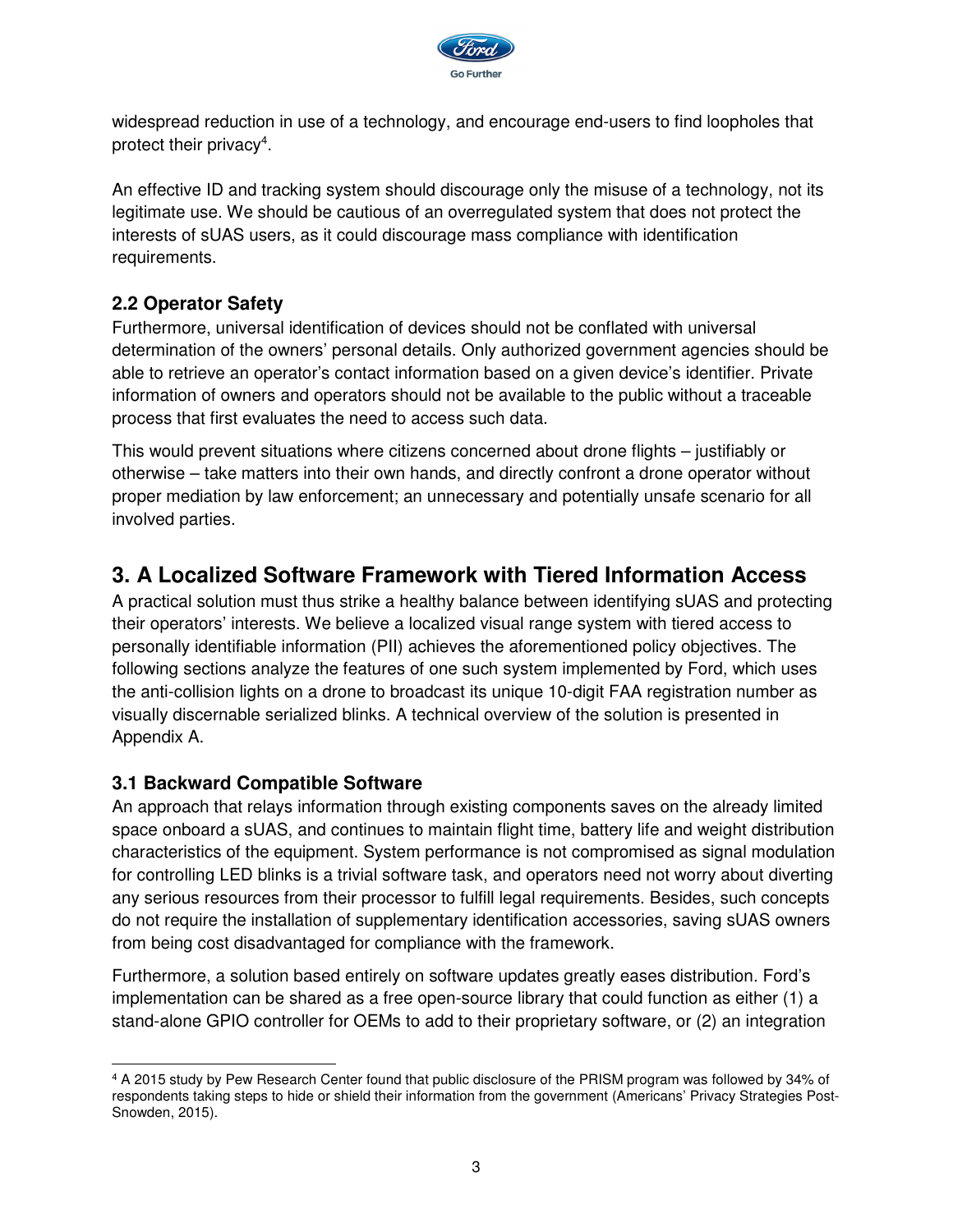

into popular GCS suites like Mission Planner or QGroundControl for hobbyists and hackers to complete during setup<sup>5</sup>. Any patches to the library arising from bug fixes or policy changes can be similarly made available. Having the capacity to distribute the solution to all users instantaneously and free of cost means the technology can be feasibly adopted across the US within hours to days of its release.

#### **3.2 Visible Spectrum Broadcast**

A key advantage of signals transmitted in the visible spectrum is that the system continues to function in areas lacking reliable radio or satellite connectivity. Serialized blinks broadcasted by the sUAS can be captured by any consumer-grade camera, and the video feed can be postprocessed for decoding the identifier without much overhead.

Simultaneously, the same feed that identifies a drone can be used as visual evidence for determining its alleged misuse. At a psychological level, the addition of flashing lights broadcasting an identifier thus serves as a constant reminder to the operator that they are responsible for their actions, and that they could be easily tracked by law enforcement in the event of any misuse.

Although ambient light noise arising from sunlight, object reflections or complicated sceneries could obfuscate a visual light broadcast, it must be clarified that these signals are not meant to be interpreted by the naked eye. Unlike convention car plates, the remote identification signals are designed to be read by trained computer vision software, and post-processing algorithms can be robustly coached to handle edge-cases and anomalies in light conditions<sup>6</sup>.



#### **3.3 Range Limitation**

**Figure 1:** Multiple lighting apparatus being tested for optimizing VLC broadcasts.

The algorithms developed at Ford have been able to reliably identify drones from up to 80 feet using an unmodified phone camera in daytime operational environments. With optical zoom lenses, like those on standard DSLR cameras, this range can be further extended by 12-20x depending on the magnification and sensor equipment. Identification capability at even greater distances, although possible, is conceivably unnecessary.

It is when a drone is within immediate vicinity of someone that it becomes a perceived threat to one's privacy and security; a barely visible speck flying a mile away does not sound alarm bells for the common layperson. Reliable methods to identify drones at short-range will prove to be most useful for the general public.

VLC-based methods additionally protect operator privacy, allowing their equipment to be recognized only when actively monitored within a reasonable range of direct sight. The localized

 5 See Appendix A, Figure 6 for a screenshot of sample UI integration for ground control stations.

<sup>&</sup>lt;sup>6</sup> Appendix A, Section 3 provides an overview of the process we applied for training identification algorithms.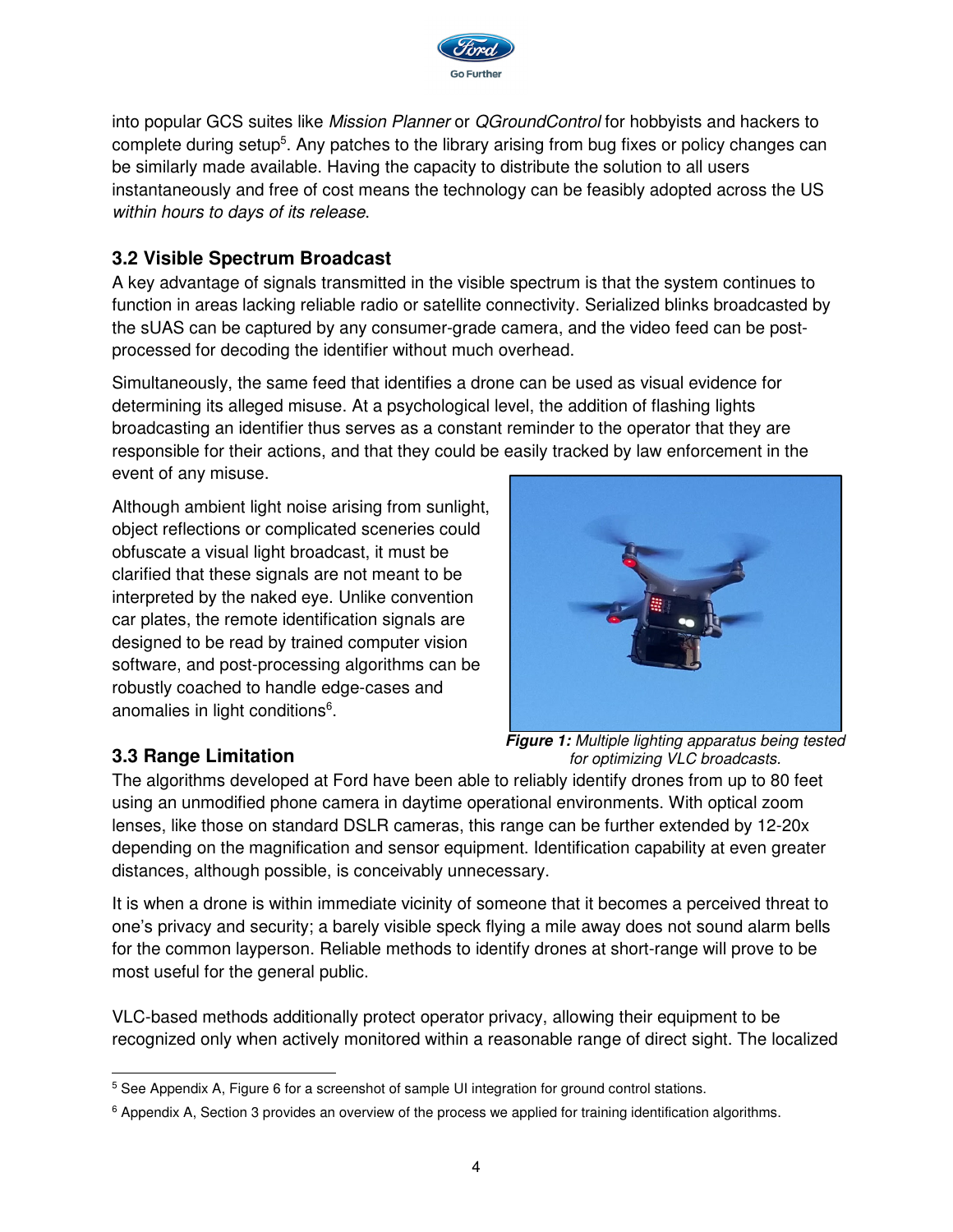

nature of these methods allow people to spot and report potentially threatening devices around them, but restrict them from monitoring all sUAS operations across the board needlessly.

This is analogous to principles applied for identifying cars via license plates today. Even though the reckless use of automobiles can arguably cause harm to people and property, we do not mandate all drivers to plug in their cars into a central system which continuously monitors their location and operation. Logistical difficulties apart, a universal passive logging system potentially breaches the privacy of drivers..

**Figure 2:** Capturing and decoding a drone's identifier with a standard smartphone camera.

#### **3.4 Tiered PII Access**

Finally, regardless of the transmission technology used, only entities with predetermined jurisdiction should be able to trace the contact details of an owner or operator given a sUAS identifier. For the public to feel safe, it must be assured that individuals can report incidents with



information that holds offenders accountable. But for law abiding drone operators to feel safe, they must be assured that only unbiased third-parties with legal authority would confront them about complaints.

A tiered-access information system would cater to these conditions, and allow law enforcement to become a valuable buffer between sUAS users and the portion of society that feels anxious about civilian drone operations.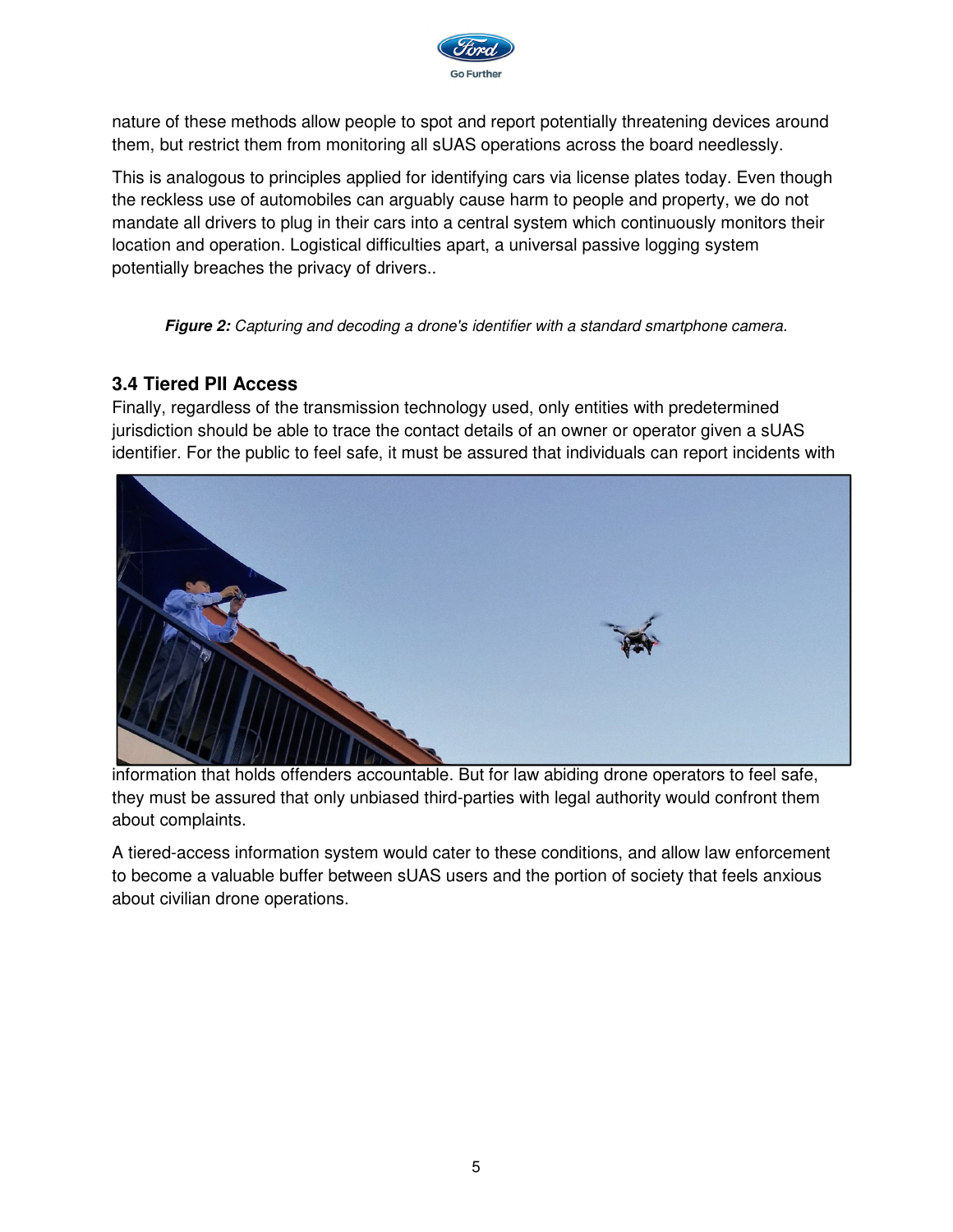

**Figure 3:** A balance catering to the interests of law enforcement, drone operators and the general public.

## **4. Categories of Implementation**

#### **4.1 Expanded Operations**

The framework thus described enables identification and tracking within the general vicinity of a drone, but it is entirely foreseeable for law enforcement to be interested in more comprehensive information about a sUAS under special circumstances, like flights in restricted airspace or for equipment transporting unusual payloads. For such expanded operations, the equipment can be required to comply with additional, more rigorous identification technology that transmits over longer ranges, perhaps even to BVLOS receivers. Alternatives like C2, wireless or other networked solutions can be used as secondary equipment to satisfy these more rigorous standards.

We adopt this approach because requiring such rigor off hobbyists and consumers conducting basic operations could lead to mass non-compliance with rules; a scenario counterproductive to the objectives of an identification framework. Make the rules too difficult or too expensive to adopt, and individuals might rather take their chances with flying without ID equipment and abandoning their drone if caught.

#### **4.2 Exemptions**

Moreover, in the spirit of building upon existing policies, the tiniest of drones with barely enough capacity to accommodate a motor controller should be exempt from identification requirements. This understanding is already inherent in existing FAA rules that exempt registration for sUAS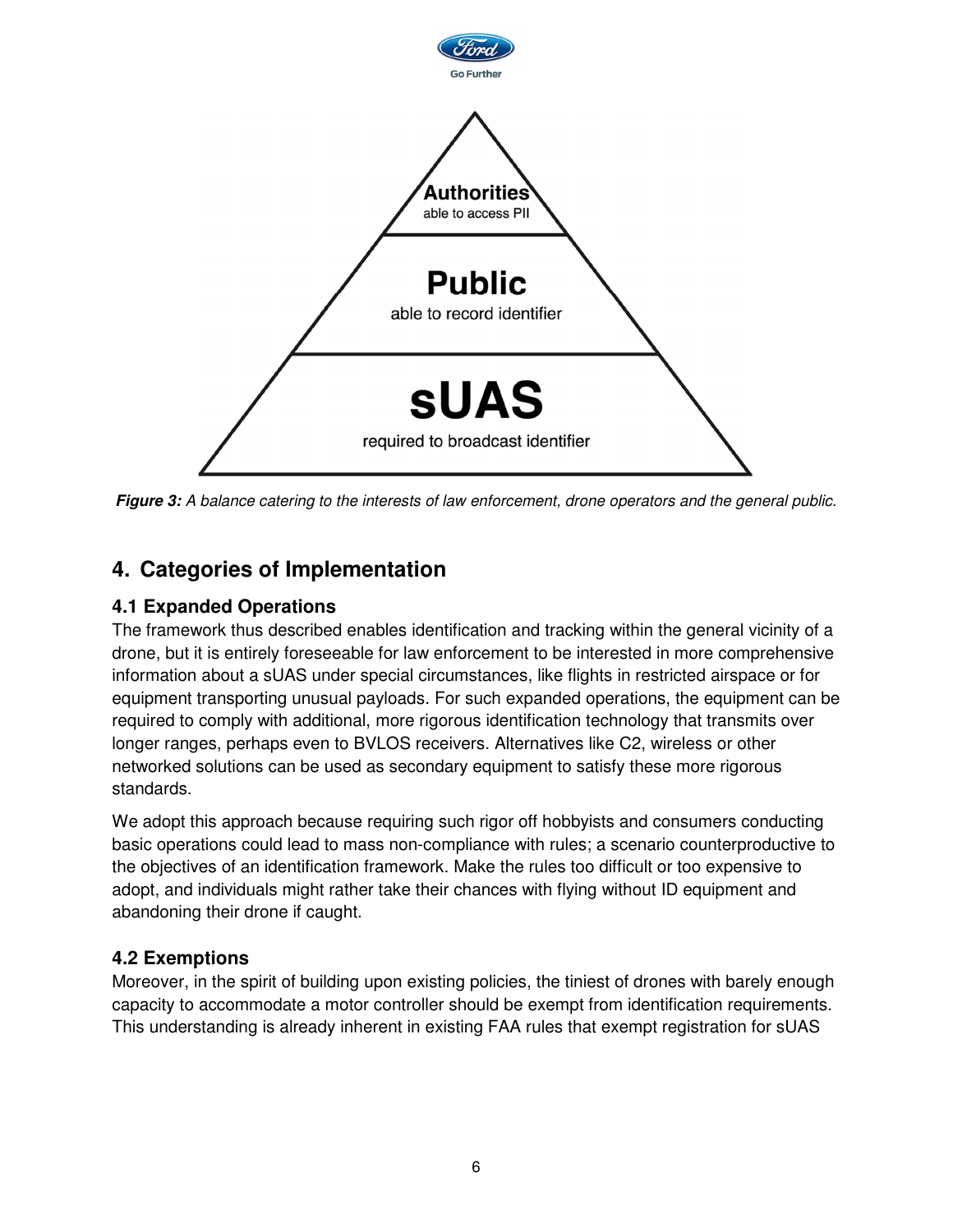

lighter than 250 grams<sup>7</sup>. Since the unique identifier being transmitted is the FAA registration number, any drone exempt from registration must also be exempt from identification for consistency within the framework.

This must, however, be the only exemption allowed by the system. Further exceptions based on operational classes or subcases can lead down a slippery slope where the differences between non-compliant drones and exempted drones would not be immediately obvious, delaying response time for genuine security threats. To avoid such scenarios, any sUAS weighing above 250 grams – hobby or otherwise – that operates in US airspace should come under the purview of a unified registration, identification and tracking framework.

| Requirement<br><b>Category</b> | <b>Transmit Identifier</b> | <b>Localized Visual Range</b> | Secondary / Long Range |
|--------------------------------|----------------------------|-------------------------------|------------------------|
| Under 250 grams                |                            |                               |                        |
| Over 250 grams                 |                            |                               |                        |
| <b>Expanded operations</b>     |                            |                               |                        |

**Figure 4:** Requirement buckets for implementing a unified sUAS operating framework.

Ford's VLC solution, built upon the existing safety subsystem of sUAS beacon lights, has the potential to make our skies safer by improving equipment visibility and more secure by providing a dependable aerial version of a car license plate.

<sup>-</sup> $^7$  This categorization can be revisited at some point in the future if drone technology is found to follow Moore's Law (Gordon Moore, 1965). Presently, however, these drones have very short flight times and very little payload capacities, rendering their threat potential negligible.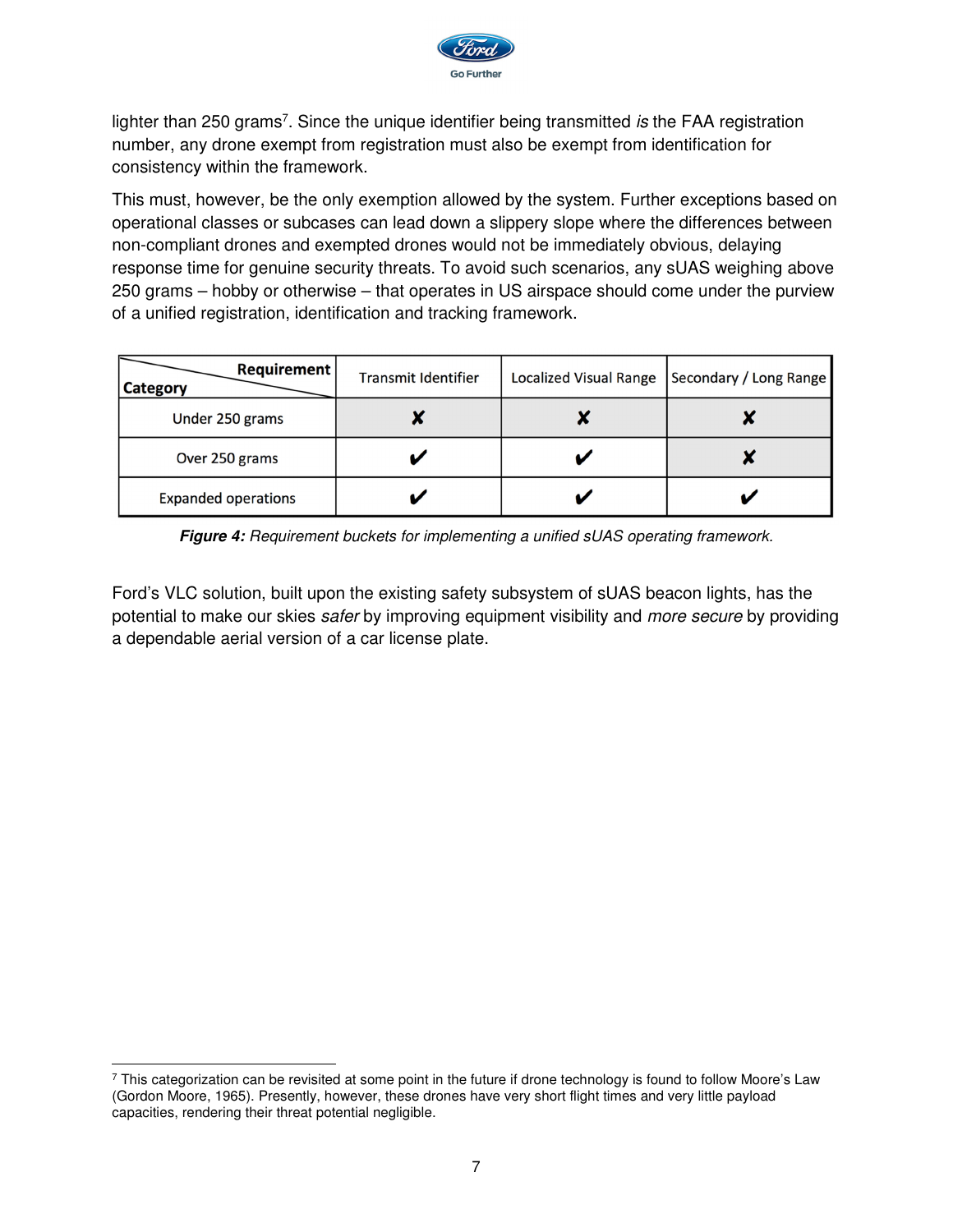

## Appendix A

## **1. Technology Concept**

The American Standard Code for Information Interchange (ASCII) is an encoding standard for electronic communication that assigns a numerical value to the most commonly used characters<sup>8</sup>. A collection of ASCII characters can thereby be expressed as a continuous sequence of numbers. Representing this sequence in base2 binary allows for the transmission of data over any medium that can be modulated between 2 states.



**Figure 5:** The alphabet sequence "FAA" translated to an ASCII-based square wave.

We propose a solution based on Visible Light Communication that makes use of bright anticollision lights onboard a sUAS to broadcast the device's unique 10-digit FAA registration number. This identifier is beamed as an ASCII-to-binary signal at a preset baud synchronized across the framework for universal decoding compatibility. In its simplest implementation, this baud rate can be dictated by the frame rate<sup>9</sup> of a standard smartphone camera. A custom application running on the smartphone would enable it to act as a ground receiver capable of capturing and interpreting the encoded ASCII signal carrying the drone's identifier.

## **2. Airborne Component**

The onboard computer or flight controller of a sUAS will be programmed to sequence the anticollision lights based on a given binary sequence input. The FAA identifier can then be translated to this binary sequence and uploaded to the drone during initial setup via GCS applications like DJI Go, QGroundControl or APM Planner. In the event of ownership transfer, the certificate number can be updated using the same UI setup.

An open source toolkit for encoding and decoding registration signals can be distributed via GitHub<sup>10</sup> to enable community inspection and contribution towards the software. The solution

 $\overline{a}$ <sup>8</sup> Internet Assigned Numbers Authority, 2013. US-ASCII Character Set. Available at: https://www.iana.org/ assignments/character-sets/character-sets.xhtml [Accessed March 2017].

<sup>&</sup>lt;sup>9</sup> Frame rate is of importance because the recording apparatus needs to be able to read the signal *at least* as fast as it is being transmitted, that is, at least 1 frame should be able to capture any single binary bit broadcasted.

<sup>&</sup>lt;sup>10</sup> GitHub (https://github.com/) is a version control development platform that is popular within the open-source community for hosting, distributing and managing collaborative software projects.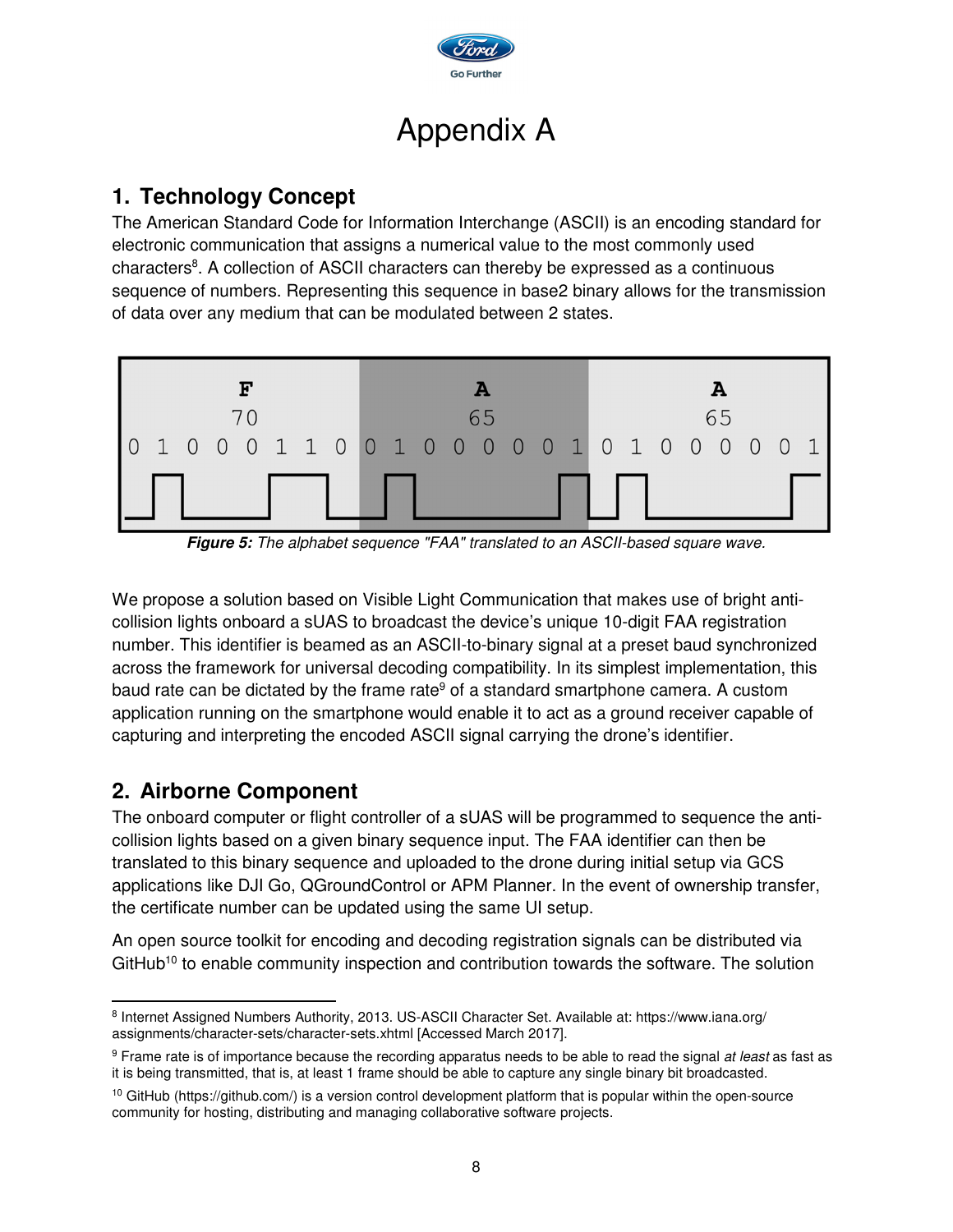

can be provided as a stand-alone GPIO modulation library for manufacturers to embed in their proprietary software, and plugin pull-requests can be issued for integration with GCS repositories most popular amongst amateur hobbyists.

|                          |                   | Δ<br>$\pmb{\times}$           | $\blacksquare$ N/A<br>llı. da<br>Manual |
|--------------------------|-------------------|-------------------------------|-----------------------------------------|
|                          | <b>Summary</b>    | Search                        | Tools =                                 |
|                          |                   | Component #: 1                | FAA Registration Number                 |
|                          | Firmware          | Identification                | <b>CASA</b> Registration Number         |
|                          | Airframe          | Camera trigger                | <b>EASA Registration Number</b>         |
|                          |                   | <b>Circuit Breaker</b>        |                                         |
| $^{\circ}$               | Radio             | Commander                     |                                         |
|                          | Sensors           | Data Link Loss                |                                         |
| <b>Flight Modes</b>      |                   | <b>FW Attitude Control</b>    |                                         |
|                          |                   | FW L1 Control                 |                                         |
| $\overline{\phantom{a}}$ | Power             | <b>FW TECS</b>                |                                         |
|                          | Safety            | <b>Follow target</b>          |                                         |
| <b>Tuning</b>            | <b>GPS</b>        |                               |                                         |
|                          |                   | <b>GPS Failure Navigation</b> |                                         |
|                          | Camera            | Geofence                      |                                         |
|                          | <b>Parameters</b> | <b>Land Detector</b>          |                                         |
|                          |                   | Launch detection              |                                         |
|                          |                   | <b>MAVLink</b>                |                                         |
|                          |                   | <b>Miscellaneous</b>          |                                         |
|                          |                   | <b>Mission</b>                |                                         |

**Figure 6:** Sample QGroundControl integration for uploading a registration sequence during initial setup.

The light control software can be programmed such that the identifier signal is transmitted whenever a sUAS is armed or is in flight mode. In a more advanced implementation, the system can disable take-off entirely if the device is not set up with a valid FAA registration number prior to operation.

## **3. Ground Component**

The ground receiver can be any apparatus capable of recording video, ranging from low fidelity mobile phones to advanced DSLR cameras. Post-processing the captured video of the sUAS allows for extraction of the device identifier. The range of reliable detection and decoding can be linearly extended with optical zoom lenses. Basic post-processing of the feed can be conducted in near real-time via an OpenCV $11$  application running on the smartphone. More advanced processing for saved videos can be done in offline mode through dedicated desktop programs based on similar algorithms.

 $\overline{a}$ <sup>11</sup> An open source computer vision and machine learning software library (https://opencv.org/).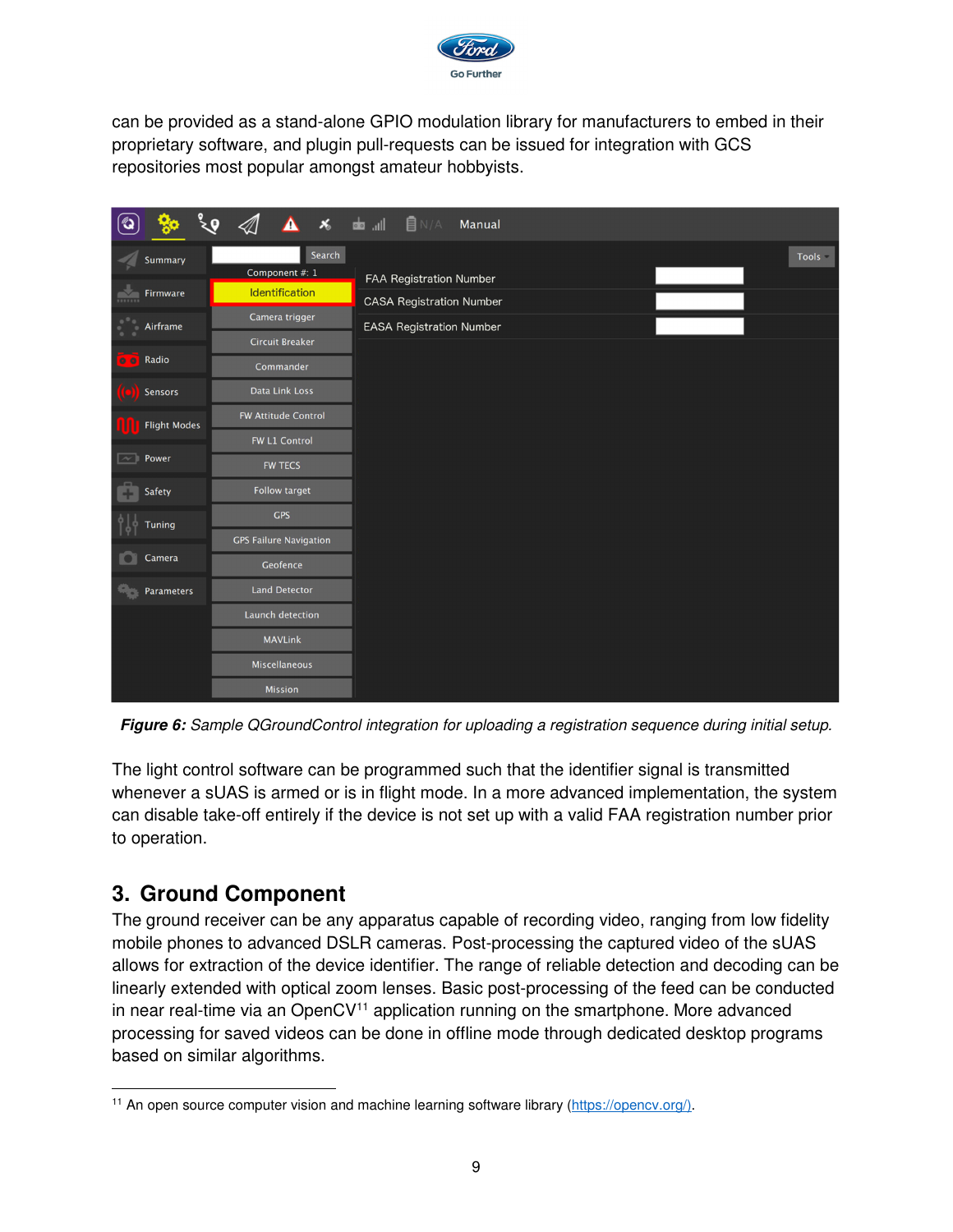

Decoding the emitted signal requires translating the pixel representation of the flashing light in each video frame to a binary digit, and eventually to ASCII characters. This is complicated by background noise, variations in outdoor natural light and the motion of a flying sUAS.

Ford has developed computer vision algorithms which enable recognition and tracking of "anticollision light"-like features in an image. Classifiers have been developed using mature computer vision techniques that operate on specific semantics within a given pixel space. These classifiers, however, are unable to independently recognize drones of varying shapes and sizes; a prerequisite for universal implementation of the solution. This was countered by training a deep Convolutional Neural Network (CNN) with TensorFlow<sup>12</sup> using approximately 5000 handpicked images of drones. This approach has resulted in a more generic sUAS classifier capable of recognizing and tracking a broad range of drone form-factors, even ones that look fairly different from any image contained in the training data-set.



**Figure 7:** Parser workflow to obtain sUAS identifier from raw video stream.

Real-time tracking of a sUAS in successive frames then allows for the processing area to be reduced to only the section containing the drone's anti-collision lights. Subsequent processing performed only within this area of interest – instead of the entire video frame – has shown to

<sup>-</sup>12 A software library developed by Google for machine learning applications (https://www.tensorflow.org/).